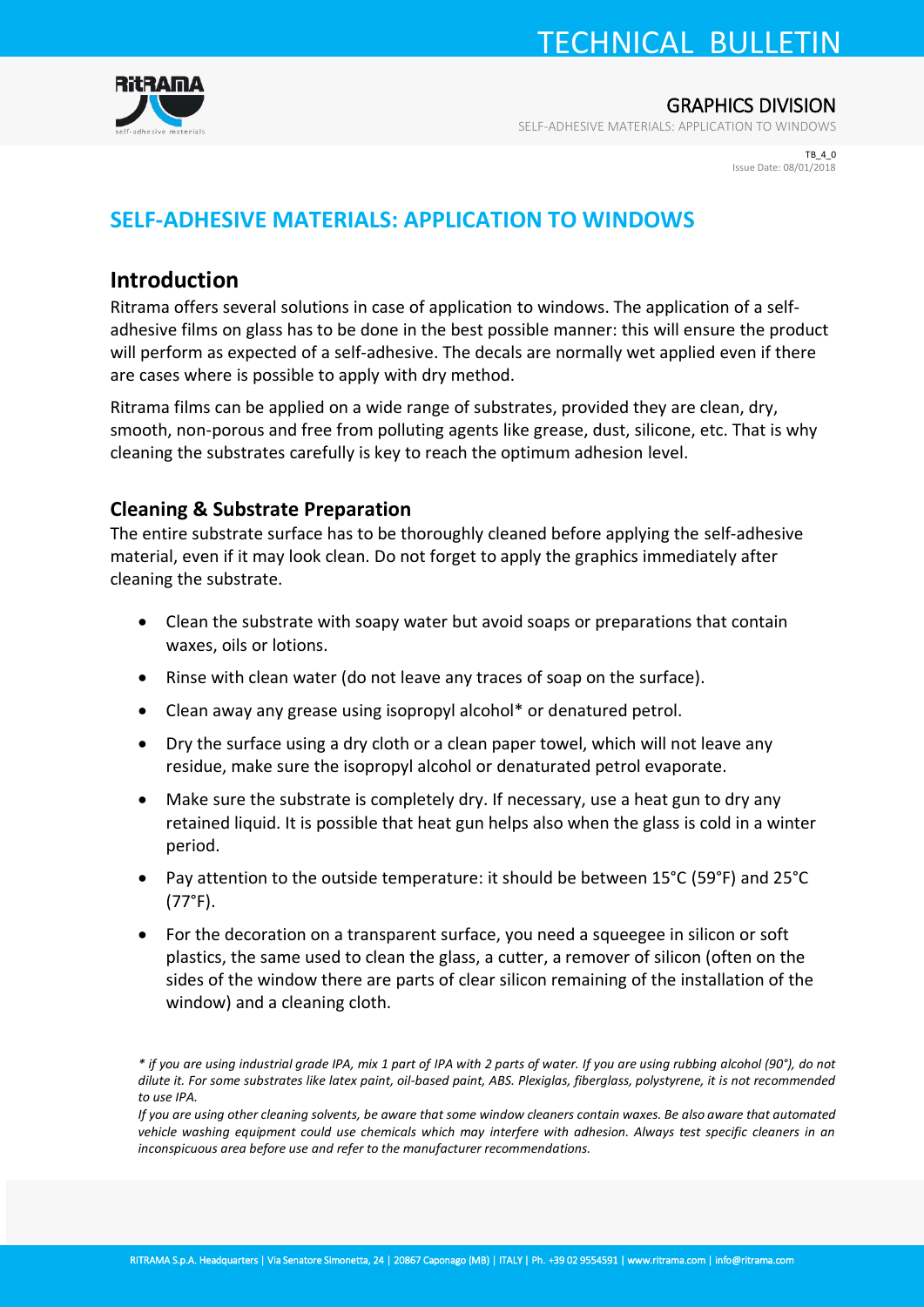# TECHNICAL BULLETIN



GRAPHICS DIVISION

SELF-ADHESIVE MATERIALS: APPLICATION TO WINDOWS

#### **Wet Application**

Wet application involves the use of water between the self-adhesive film and the substrate to decorate. This method permits the decorator to slide or modify the position of the decoration thanks to the bearing of water between the adhesive and the surface.

The glass has to be precleaned; it is suggested to use a very quick evaporating material such as ethylic alcohol or suitable liquid degreaser.

Wet the surface with enough water to allow the film to slide during application.



In case of high temperature condition, in order to slow down the evaporation, it is possible to add few millilitres (3-5 in one litre of water) of a liquid such as a window cleaner.

At this stage apply the self-adhesive material on the wet surface; once the material is correctly in place, gently remove the water below using a spatula, starting from the centre and moving to the external areas. Once this operation is completed, only a thin layer of water will be present between the self- adhesive material and the glass.

It is recommended to allow between 24/48 hours from the application for the complete evaporation of this water trapped behind the self-adhesive film. The final results will look as follows.